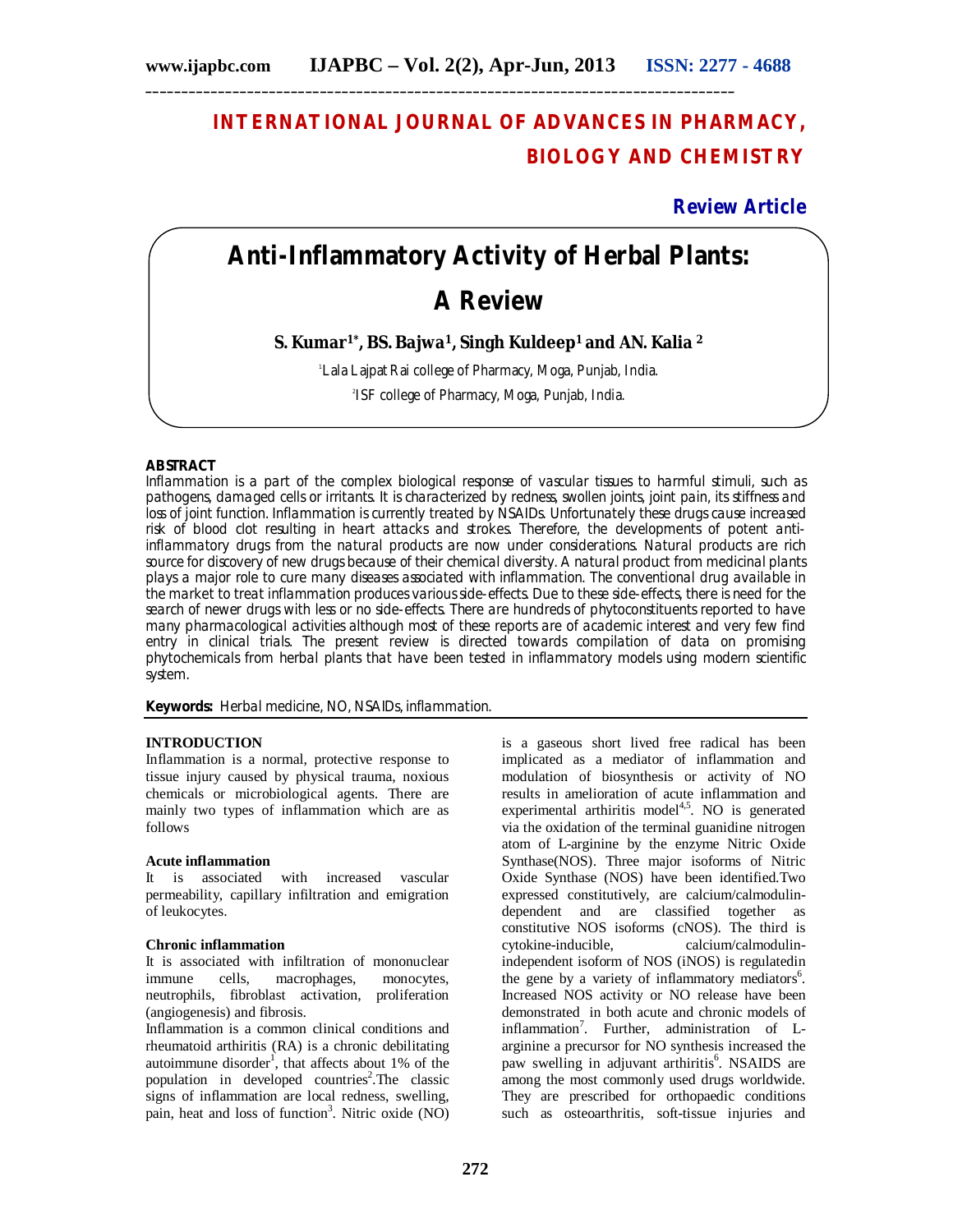fractures etc<sup>8</sup>.NSAIDS e.g Ibuprofen and naproxen etc. are used in the above said conditions. The other class of drugs is glucocorticoids e.g cortisone and prednisone etc. However, besides their high costs, severe adverse reactions and toxicity, including some risk of infections in subsets of patients being treated with biological response modifiers e.g Tumour necrosis factor, alpha blocking agents<sup>9</sup>. The side-effects with currently used drugs are G.I ulceration and bleeding, Renal damage, Hypertension, Hyperglycemia. Besides the above side-effects, the greatest disadvantage in presently available potent aynthetic drugs lies in their toxicity and reappearance of symptoms after discontinuation. Therefore, the screening and development of drugs for their anti-inflammatory activity is the need of hour and there are many efforts for finding anti-inflammatory drugs from indigenous medicinal plants<sup>10</sup>.

#### **Plants as natural anti-inflammatory agents**

Unlike modern allopathic drugs which are single active components that target one specific pathway,

herbal medicines work in a way that depends on an orchestral approach. A plant contains a multitude of different molecules that act synergistically on targeted elements of the complex cellular pathway  $(11)$ . Medicinal plants have been source of wide variety of biologically active compounds for many centuries and used extensively as crude material or as pure compounds for treating various disease  $conditions<sup>12</sup>$ . The use of herbal medicines becoming popular due to toxicity and side-effects of allopathic medicines. Medicinal plants play an important role in the development of potent therapeutic agents. There are over 1.5 million practitioners of traditional medicinal system using medicinal plants in preventive, promotional and curative applications<sup>13</sup>. India with its biggest repository of medicinal plants in the world may maintain an important position in the production of raw materials eitherdirectly for crude drugs or as the bioactive compounds in the formulation of pharmaceuticals and cosmetics  $etc<sup>14</sup>$ .

| S.No           | <b>Plant Name</b>              | Family              | <b>Plant Part</b>     | <b>Type of Extract</b>     |
|----------------|--------------------------------|---------------------|-----------------------|----------------------------|
| 1              | Achillea millefolium           | Asteraceae          | Whole Plant           | Aqueous, alcohol           |
| $\overline{c}$ | Aconitum heterophyllum         | Valeraneaceae       | Root                  | Ethanol                    |
|                | Adhatoda vasica                | Acanthaceae         | Leaves                | Methanol                   |
| 3              | <b>Nees</b>                    |                     |                       |                            |
| 4              | Adansonia digitata             | Malvaceae           | Fruit                 | Aqueous                    |
| 5              | Aegle marmelos                 | Rutacae             | Leaves                | Ethylacetate and methanol  |
| 6              | Aloe vera                      | Asphodelaceae       | Leaves                | Pet.ether, Ethanol         |
| $\overline{7}$ | Azardirachta indica            | Meliaceae           | Leaves                | Hydro-alchol               |
| 8              | Annona squamosa                | Annonaceae          | Seeds                 | Ethanol                    |
| 9              | <b>Baccharis</b> incarum       | Astereae            | Whole plant           | Ethanol                    |
| 10             | Bacopa Monnieri                | Scrophulariaceae    | Whole Plant           | Ethanol                    |
| 11             | Barleria prionitis             | Acanthaceae         | Whole plant           | Methanol                   |
| 12             | Bonafousia sananho             | Apocyanaceae        | Whole plant           | Ethanol                    |
| 16<br>13       | Boussingaultia<br>gracilis     | Bassellaceae        | Leaves, Stem and Bark | Aqueous                    |
| 14             | Boswellia serrata              | Burseraceae         | Resin                 | Methanol                   |
| 15             | <b>Bryophyllum</b><br>pinnatum | Crassulaceae        | Leaves                | Methanol                   |
| 16             | Bursera simaruba               | Burseraceae         | Leaves, Bark          | Hexane, Ethanol            |
| 17             | Caralluma<br>thberculata       | Asclepiadaceae      | Whole plant           | Ethanol                    |
| 18             | Cassia fistula                 | Caesalpiniaceae     | Leaves                | Methanol                   |
| 19             | Cassia obtusifolia             | Leguminosae         | Leaves                | Methanol                   |
| 20             | Citrus auranticum              | Rutaceae            | Fruit                 | Not indicated              |
| 21             | Commiphora mukul               | Burseraceae         | Resin                 | Methanol                   |
| 22             | Cordia ulmifolia               | Boraginaceae        | Leaves                | Pet.ether                  |
| 23             | Curcuma longa                  | Zingiberaceae       | Rhizomes              | Ethanol                    |
| 24             | Daphne pontica                 | Thymelaeaceae       | Aerial Parts, Roots   | Methanol                   |
| 25             | Elephantophs scaber            | Compositae          | Leaves                | Pet.ether                  |
| 26             | Emblica officinalis            | Euphorbiaceae       | Fruit                 | <b>Ethanol</b> and Aqueous |
| 27             | Erythrospermum<br>monticoloum  | Flacourtiaceae      | Leaves                | Methanol                   |
| 28             | Garcinia mangostana            | Guttiferae          | Fruit                 | Methanol                   |
| 29             | Hammada elegans                | Chenopodiaceae      | Aerial part           | Ethanol                    |
| 30             | Hedera rhombea                 | Araliaceae          | Leaves                | Methanol                   |
| 31             | Iberis amara                   | <b>Brassicaceae</b> | Whole plant           | Ethanol                    |
| 32             | Kirkia acuminata               | Simaroubaceae       | Leaves                | Methanol                   |
| 33             | Lantana camera                 | Verbenaceae         | Leaves                | Pet.ether                  |

**Table 1: Plants having anti-inflammatory potential**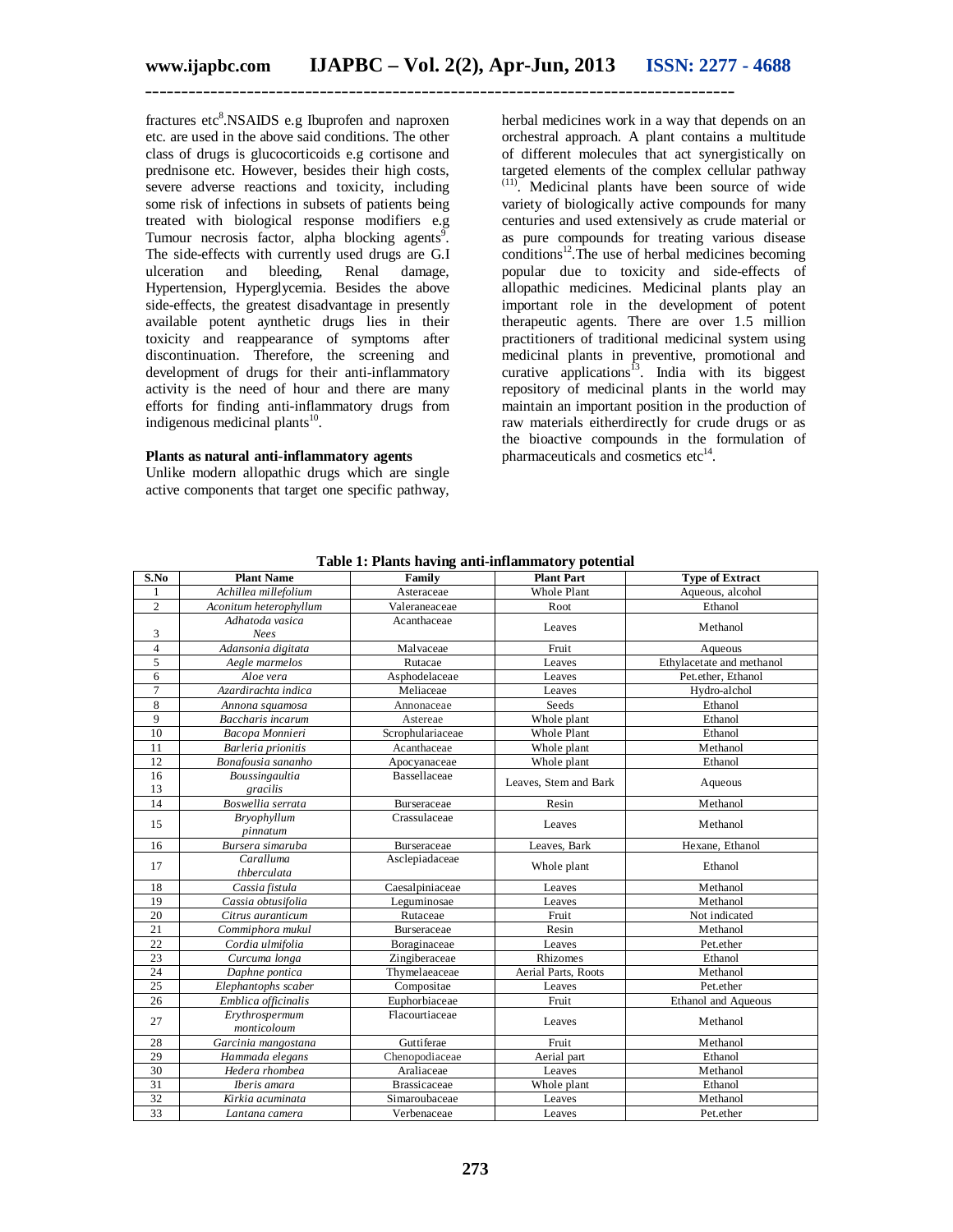| 34 | Lippia geminata         | Verbenaceae     | Leaves              | Pet.ether. Ethanol               |
|----|-------------------------|-----------------|---------------------|----------------------------------|
| 35 | Lippia nodiflora        | Verbenaceae     | Leaves              | Pet.ether, Ethanol               |
| 36 | Lycopodium clavatum     | Lycopodiaceae   | <b>Aerial Parts</b> | Chloroform extract, the alkaloid |
|    |                         |                 |                     | fraction                         |
| 37 | Mangifera indica        | Anacardiaceae   | <b>Bark</b>         | Aqueous                          |
| 38 | Marsdenia condurango    | Asclepiadaceae  | Whole plant         | Ethanol                          |
| 39 | Mikania cordata         | Compositae      | Root                | Methanol                         |
| 40 | Moringa olifera         | Moringaceae     | Root, Flowers,      | Methanol, Aqueous                |
| 41 | Paederia foetida        | Rubiaceae       | Leaves              | Methanol                         |
| 42 | Palisota hirsuta        | Commelineceae   | Leaves              | Aqueous                          |
| 43 | Petiveria alliaceae     | Phytolaccaceae  | Root                | Ethanol                          |
| 44 | Phyllanthus polyphyllus | Euphorbiaceae   | Whole plant         | Ethanol                          |
| 45 | Piper longum            | Piperaceae      | Roots               | Aqueous                          |
| 46 | Piper ovatum            | Piperaceae      | Leaves              | Hydro alcoholic                  |
| 47 | Pluchea indica          | Asteraceae      | Root                | Methanol                         |
| 48 | Ricinus communis        | Euphorbiaceae   | Roots, leaves       | Methanol, pet ether              |
| 49 | Rheum australe          | Polygonaceae    | Root                | Pet.ether, Chloroform, Methanol  |
| 50 | Rubrus ellipticus       | Rubiaceae       | Leaves              | Ethanol                          |
| 51 | Saussurea costus        | Asteraceae      | <b>Whole Plant</b>  | Methanol                         |
| 52 | Sesbania sesban         | Leguminosae     | Leaves and Bark     | Methanol                         |
| 53 | Sida cordifolia         | Malvaceae       | <b>Whole Plant</b>  | Water                            |
| 54 | Sidium guajava          | Myrtaceae       | Fruit               | Methanol                         |
| 55 | Swertia chirata         | Gnetaceae       | Aerial part         | Benzene                          |
| 56 | T. buxifolium           | Rosaceae        | Leaves, Stem        | Methanol                         |
| 57 | T. flavum               | Ranunculaceae   | Leaves, Stem        | Methanol                         |
| 58 | T. micrantha            | Myrtaceae       | Leaves              | Ether, Ethanol                   |
| 59 | Tinospora diversifolia  | Menispermeaceae | Aerial part         | Aqueous                          |
| 60 | Tuberaria lignosa       | Cistaceae       | Leaves              | Hexane                           |
| 61 | Thespesia populnea      | Malvaceae       | Leaves and Barks    | Oil                              |
| 62 | Vinca rosea             | Apocynaceae     | Leaves              | Not indicated                    |
| 63 | Visnea mocanera         | Theaceae        | Leaves              | Ethanol                          |
| 64 | Vitex negundo           | Lamiaceae       | Leaves              | Alcohlic                         |
| 65 | Xeromphis spina         | Compositae      | Pulp                | Ethanol                          |
| 66 | Zanha africana          | Sapindaceae     | Root bark           | Methanol                         |
| 67 | Zingiber officinalae    | Zingiberaceae   | Rhizome             | Ethanol                          |

**1.** *Achillea millefolium***Linn.(Asteraceae)**



**Fig. 1:**

*Achillea millefolium* L. is a perennial herb native to Europe and highly recognized in traditional medicine for its anti-inflammatory properties. The plant has been traditionally used externally for treatment of wounds, burns, swollen and irritated skin. Studies have shown two classes of secondary metabolites, isoprenoids and phenolics, contribute mainly to the anti-inflammatory properties<sup>15</sup>. Aqueous and alcoholic extracts of *A. millefolium* are used in traditional medicine internally in treatment of gastro-intestinal and hepato-biliary disorders and as an antiphlogistic drug. The topical anti-inflammatory activity of sesquiterpenes is

caused by inhibition of arachidonic acid metabolism. The three flavnoids present in the crude extract and enriched in flavnoid fraction are rutin, aspigenin-7-*O*-glucoside and luteolin-7-*O*glucoside. The crude plant extract and two fractions enriched in the dicaffeoyquinic acids and the flavnoids inhibit human neutrophil elastase as well as the matrix metalloproteinases, which are associated with anti-inflammatory process *in*  vitrostudies<sup>16</sup>.

#### **2.** *Aconitum heterophyllum (***Valeraneaceae***)*



**Fig. 2:**

*A.heterophyllum* is a plant which is commonly known as 'Ativisha' or 'Patis' in Ayurveda. It is used for the treatment of diseases of nervous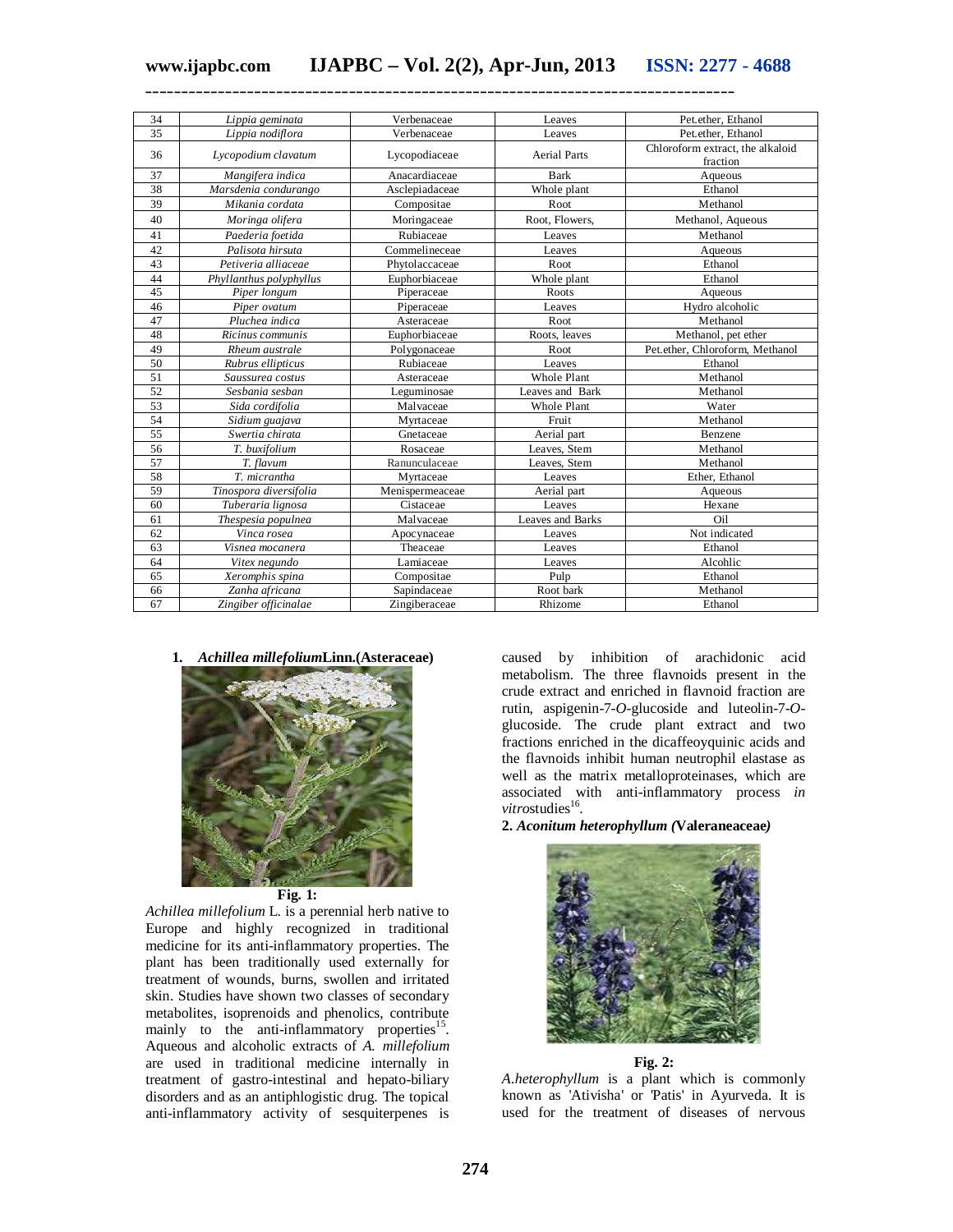system, digestive system, fever and rheumatism. The ethanolic extract of root of *A.heterophyllum* contains alkaloids, glycosides, flavnoids and sterols. It has been reported that plants with these chemical classes of compounds possess potent antiinflammatory effects through inhibition of prostaglandin pathways. The cotton pellet-induced granuloma is widely used to assess the transudative and proliferative components of chronic inflammation. The weight of the wet cotton pellets correlates with the amount of granulomatous tissue. The administration of *A.heterophyllum* extract has been observed to inhibit the weight of wet cotton pellet in a dose dependent manner and the higher dose of *A.heterophyllum* exhibited inhibition of inflammation very close to the inhibitory effect of diclofenac sodium. In literature it has been reported that ethanolic root extract of *A.heterophyllum* has potential to inhibit sub-acute inflammation by interruption of the arachidonic acid metabolism $17$ .

#### **3.** *Adhatoda vasica* **(Acanthaceae)**





*Adhatoda vasica* L. is an indigenous herb belonging to family Acanthaceae. The plant has been used in the indigenous system of medicine in worldwide as herbal remedy for treating cold, cough, whooping cough, chronic bronchitis, asthma, sedative expectorant, antispasmodic, anthelmintic, rheumatism and rheumatic painful inflammatory swellings. The drug is employed in different forms such as fresh juice, decoction, infusion and powder. It is also given as alcoholic extract and liquid extract or  $symp<sup>18</sup>$ . This plant contains alkaloids, tannins, flavnoids, terpenes, sugars and glycosides<sup>19</sup>. The anti-inflammatory potential of ethanolic extract has been determined by using carrageenan-induced paw edema assay, formalin-induced paw edema assay in albino rats. The ethanolic extract of *Adhatoda vasica* produced dose dependent inhibition of carrageenan and formalin-induced paw edema<sup>20</sup> .

**4.** *Bacopa monnieri* **Linn.( Scrophulariaceae)**



#### **Fig. 4:**

The Bacopa monnieriis a creeping, glabrous, succulent herb, rooting at nodes and habitat of wetlands and muddfy shores <sup>21</sup>.Earlier, itis used as a brain tonic to enhance memory development, learning and concentration<sup>22</sup>. The plant has also been used in India and Pakistan as a cardio tonic, digestive aid and to improve respiratory function in cases of bronchoconstriction<sup>23</sup>. The plant possesses anti-inflammatory activity on carrageenan-induced rat paw edema and it has shown 82% edema inhibition when compared to indomethacin. *Bacopa monnieri* also significantly inhibited 5 lipoxygenase (5-LOX), 15 (LOX) and cyclo-<br>oxygenase-2 (COX-2) activities<sup>24</sup>. *Bacopa* oxygenase-2 (COX-2) activities<sup>24</sup>. *Bacopa monnieri* possesses significant anti-inflammatory activity that may well be relevant to its effectiveness in the lealing of various inflammatory conditions in traditional medicine<sup>25</sup>. The antiinflammatory activity of *Bacopa monnieri* is due to the triterpenoid and bacoside present inthe plant. The ability of the fractions containing triterpenoids and bacosides inhibited the production of proinflammatory cytokines such as tumour necrosis factor –alpha and interleukin-6. This was tested using lipopolysaccharide activated peripheral blood mononuclear cells and peritoneal exudates cells *in vitro*. So, *Bacopa monnieri* has the ability to inhibit inflammation through modulation of proinflammatory mediator release<sup>26</sup>.

### **5.** *Cassia fistula* **L. (Caesalpiniaceae)**



**Fig. 5:**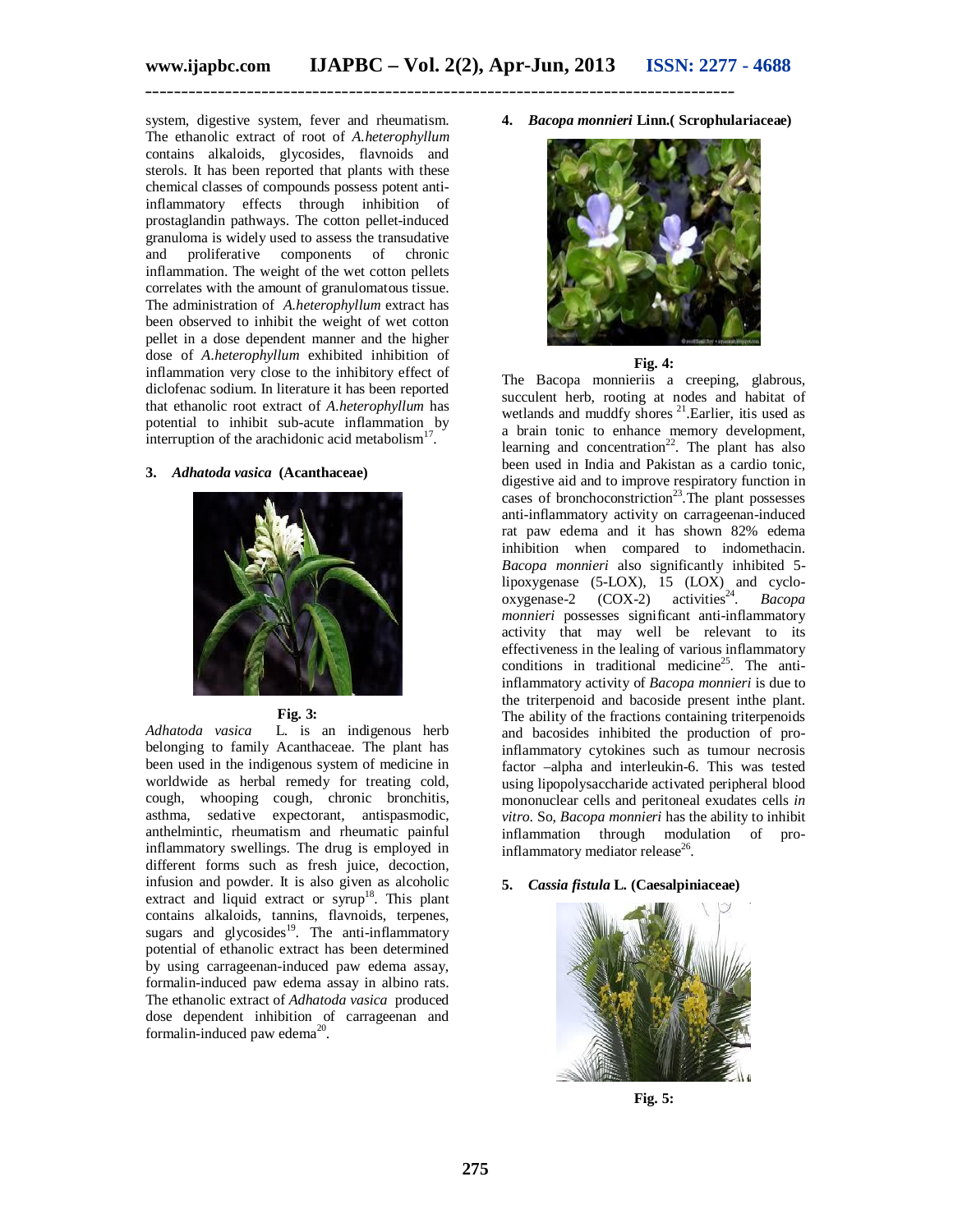*Cassia fistula* tree is one of the most widespread in the forests of India. The whole plant possesses medicinal properties useful in the treatment of skin diseases, inflammatory diseases, rheumatism, anorexia and jaundice. The bark extracts of *Cassia fistula* possess significant anti-inflammatory effect in the acute and chronic anti-inflammatory model of inflammation in rats. Reactive oxygen species (ROS) generated endogenously or exogenously are associated with the pathogenesis of various diseases such as atherosclerosis, diabetes, cancer, arthritis and aging process. ROS play an important role in pathogenesis of inflammatory diseases. The main constituents responsible for antiinflammatory activity of *Cassia fistula* are flavnoids and bio-flavnoids<sup>27</sup>.

#### **6.** *Daphne pontica* **Linn***.* **(Thymelaeaceae)**



**Fig. 6:**

*Daphne* species are supposed to have anti-cancer activity since the the time of AD 2nd century. Flavonoids constituents like daphnodorins were isolated from the roots of *Daphne pontica* which was reported to have antitumour activity.Several *Daphne* species have been used against inflammatory disorders. *Daphne pontica* have been used for the treatment of rheumatic pain and inflammatory ailments. The extracts inhibits the production of  $PGE_2$  and IL-1 $\beta^{28}$ .

#### **7.** *Emblica officinalis* **(Euphorbiaceae)**



**Fig. 7:**

*Emblica officinalis* is a tree growing in subtropical and tropical parts of China, India, Indonesia and Malay peninsula. It has been used for antiinflammatory and antipyretic activities in these areas. In the recent studies, the anti-inflammatory activity was found in the water fraction of methanol extract of plant leaves. The effects of fraction were tested on the synthesis of mediators of inflammation such as leukotriene  $B_4$ , platelet activating factor (PAF) and thromboxane. The water fraction of methanol extract inhibited migration of human  $PMN_s$  in relatively low concentrations<sup>29</sup>.

#### **8.** *Garcinia mangostana* **Linn. (Guttiferae)**



**Fig. 8:**

The fruit rinds of *Garcinia mangostana* have been used as a traditional medicine for the treatment of trauma and skin infections. The xanthones, α- and γ-mangostins are major bioactive componds found in the fruit hulls of mangosteen. The xanthones exhibits their biological effects by blocking inducible nitric oxide synthase (iNOS) and cyclooxygenase-2 (COX-2). It was reported that two mangostins decrease prostaglandins  $(PGE<sub>2</sub>)$ levels through inhibition of COX-2 activity and NO production. It is reported that  $\alpha$ -mangostin shows a more potent inhibition of  $PGE<sub>2</sub>$  release than either histamine or serotonin<sup>30</sup>.

#### **9.** *Lantana camara* **Linn. (Verbenaceae)**



**Fig. 9:**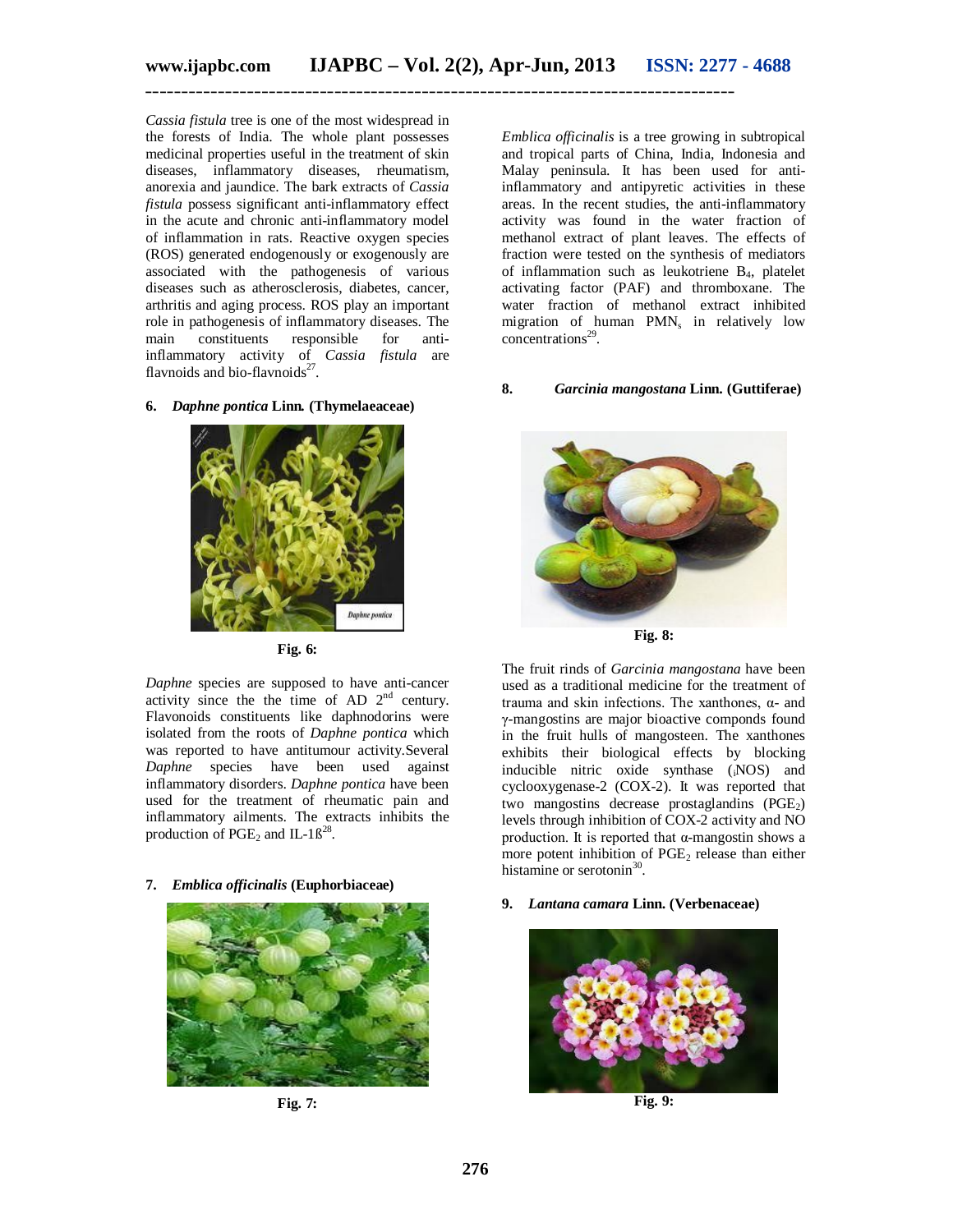The aerial parts of many species of *Lantana*are widely used in folk remedies like cancer and tumours. A tea prepared from leaves and flowers were taken against fever, influenza and stomachache. The other uses of plant shows antimalarial, anti-bacterial and anti-diarrhoeal activities. From the studies it has been reported that aqueous extract of Lantana camara leaves is highly effective and safe for the treatment of hemorrhoids. It has been reported that aqueous extract of *Lantana camara*leaves has promising analgesic, anti-inflammatory and anti-hemorrhoidal activities<sup>31</sup>.

**Fig. 10:**

**10.** *Lycopodium clavatum* **Linn. (Lycopodiaceae)**

*Lycopodium clavatum* commonly known as club moss has been reported to be used in wound healing effect. According to the study carried out by Orhan *et al*, four extracts prepared with petroleum ether, chloroform, ethyl acetate and methanol as well as the alkaloidal fraction from the aerial parts of *Lycopodium clavatum* using acetic acid-induced increase in capillary permeability assessment in mice revealed that only the chloroform extract and the alkaloid fraction displayed marked anti-inflammatory effect as compared to Indomethacin<sup>32</sup>.

**11.** *Mangifera indica* **Linn. ( Anacardiaceae)**



*Mangifera indica* grows in the tropical and subtropical region and its parts are commonly used

in folk medicine for a wide variety of remedies  $(33)$ . The plant *Mangifera indica* has been reported for various therapeutic uses in traditional medicines such as, a fluid extract or the infusion of the bark is used in monorrhagia, leucorrhoea, bleeding piles and in case of haemorrhage from the lungs. Idibs of the leaves calcined are used to remove warts of eyelids. Dried powdered leaves are used in diabetes. Dried flowers in decoction or powder are useful in diarrhea, chronic dysentery and gleet <sup>(34)</sup>. The ethyl acetate and ethanol extracts of the roots of *Mangifera indica* has been reported to have considerable anti-inflammatory activity as compared with standard drug Diclofenac sodium (35). The phytochemical analysis revealed the presence of flavonoids. The flavonoids have potent anti-inflammatory activity by inhibiting prostaglandin synthesis<sup>36</sup>.

**12.** *Phyllanthus polyphyllus* **Linn. (Euphorbiaceae)**



It is a small shrub used in anti-inflammatory folk medicine in tropical and subtropical regions in India and Srilanka. Four compounds, one benzenoid and three arylnaphalide lignans isolated from whole plant showed growth inhibitory effect on production of NO and cytokines (TNF-α and IL-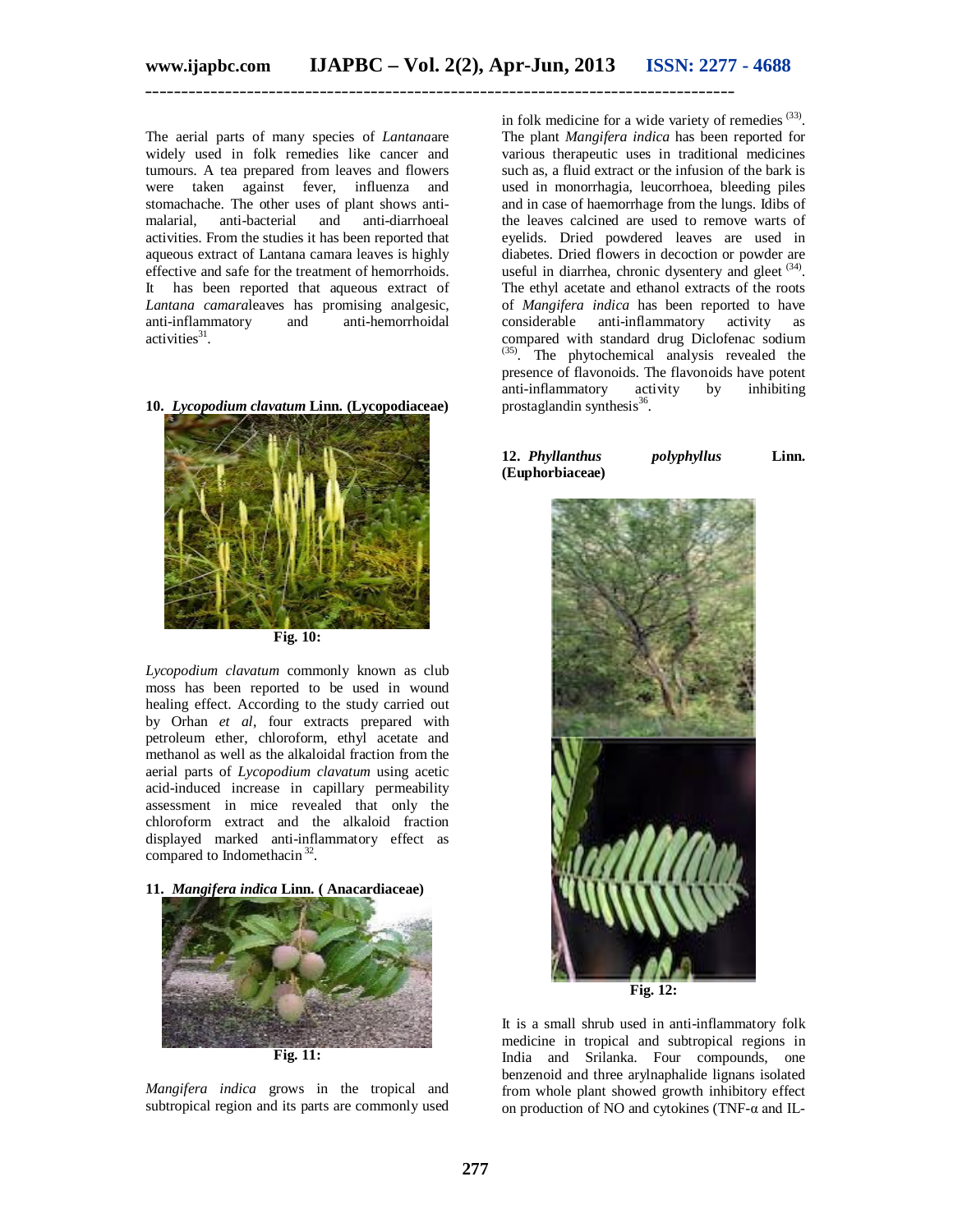12). Since TNF- $\alpha$  and IL-12 were known as the main pro-inflammatory cytokines secreted during the early phase of acute and chronic inflammatory diseases, such as asthma, rheumatoid arthritis, septic shock. The use of *Phyllanthus polyphyllus* as anti-inflammatory remedy in traditional medicine may be attributed by these compounds $37$ .

### **13.** *Ricinus communis* **Linn. (Euphorbiaceae)**



**Fig. 13:**

*Ricinus communis* Linn. is found almost everywhere in the tropical and subtropical regions of the world. Anti-inflammatory and free radical scavenging activities of the methanolic extract of *Ricinus communis* root was studied by llavarasan *et al*in Wistar albino rats. The methanolic extract exhibited significant anti-inflammatory activity in carrageenan-indiced hind paw edema model. The methanolic extract showed significant free radical scavenging activity by inhibiting lipid peroxidation. The obsereved pharmacological activity may be due to the presence of phytochemicals like flavonoids, alkaloids and  $t$ annins in the plant extract<sup>38</sup>.

#### **14.** *Sesbania sesban* **Linn. (Leguminosae)**



The genus Sesbania sesban contains about 50 spieces, the majority of which are annuals. The

greatest spieces diversity occurs in Africa with 33 spieces. Although the annual spieces have received attention, recent research has focused on perennial spieces. Of the perennial spieces, *Sesbania sesban* has shown potential <sup>39</sup>. It is a small perennial tree with woody stems, yellow flowers and linear pods <sup>40</sup>.According to the data from literature the phytochemical investigation of crude saponin extract revealed the presence of various constituents like terpenoidal and steroidal saponins, tannins and flavnoids which had been reported to have anti-inflammatory activity <sup>41</sup>. This was proved by inhibition of carrageenan oedema by crude saponins extract. The crude saponin extract have been able to control the increase in Paw edema in early phase and also in late hours related to inhibition of prostaglandins release. Hence, it can besaid that the present anti-inflammatory activity of crude saponin extract might be due to its action on the early and latter phase of inflammation<sup>42</sup>.

# **15.** *Sida cordifolia* **Linn. (Malvaceae)**



**Fig. 15:**

*Sida cordifolia* is a perennial subshrub of the mallow family Malvaceae. It has naturalized throughout the world and is considered an invasive weed in Africa, Australia, Hawaiian islands, New Guinea and French Polynesia<sup>43</sup>. Sida cordifolia is used in folk medicine for the treatment of inflammation of the oral mucosa, blenorrhea, asthmatic bronchitis and nasal congestion <sup>44</sup>. It has been investigated as an anti-inflammatory<sup>45</sup>, for preventing cell proliferation<sup>46</sup> and for encouraging liver growth $47$ .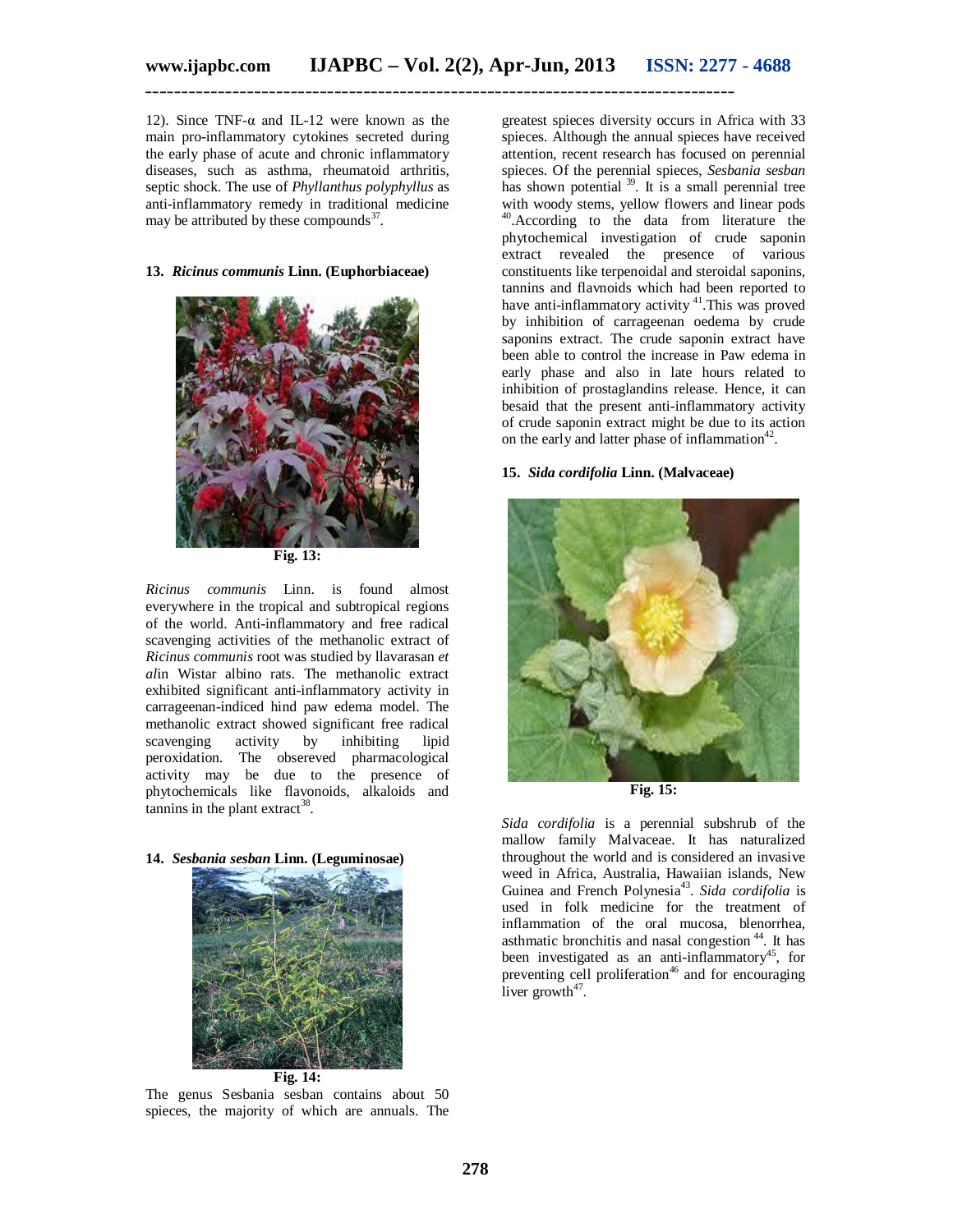**16.** *Thespesia populnea* **(Malvaceae)**



The leaves and bark of *Thespesia populnea* are used to produce oil for the treatment of fracture wounds and as an anti-inflammatory poultice applied to ulcers and boils in southern India and Sri Lanka. Ethanolic extract of *Thespesia populnea*shows anti-inflammatory activity in both acute and chronic models. The phytochemical studies indicated that the ethanolic extract of bark contains alkaloids, carbohydrates, proteins, tannins, phenols, flavonoids, gums & mucilage, saponins and terpenes<sup>48</sup>.

# **CONCLUSION**

Plants have played a significant role in human health care since the ancient times. Traditional plants exerts great role in discovery of new drugs. Majority of human population worldwide is getting affected by inflammation related disordes. It is believed that current analgesia inducing drugs such as opiates and NSAIDS are not useful in all cases, because of their side effects like GIT irritation, liver dysfunction and much more <sup>(49)</sup>. There are number of immuno-suppressing agents have been developed based on their COX-1 inhibition mechanism, but they cause severe side effects on long term administration. So, selective inhibitors of COX-2 were developed to avoid side effects of COX-1 inhibitotors. However, one of these inhibitors has been reported to increase the risk of myocardial infraction and atherothrombotic events. Thus, it is likely that COX-2 inhibitors will not be

### **REFERENCES**

- 1. Nadkarni AK. Indian Materia Medica.Popular Press Bldg. 2000.
- 2. Cardinali PD and Esquifino IA. Circardian disorganization in experimental arthritis.Neuro Signals. 2003;12:267-282.
- 3. Pervical M. Understanding the natural management of pain and inflammation, Clinical Nutrition insights. 1999:4:1-5
- 4. Daniel SF. Therapeutic Administraion of a selective inhibitor of nitric oxide synthase

suitable for the treatment of chronic inflammatory diseases, such as rheumatoid arthiritis $50$ . For rheumatoid arthritis currently available drugs are primarily directed towards the control of pain or the inflammation associated with sinovitis.

Large number of herbal species has been used tradionally or as folk medicines against inflammatory disorders. Many of them have been studied scientifically and proved to be beneficial anti-inflammatory agents. Despite the divergent bioactivities of the plant medicines against various diseases, active components of most plant extracts have not been elucidated thoroughly, due their complex mixtures. However, the core chemical classes of anti-inflammatory agents from natural sources have been reported to engage a vast range of compounds such as polyphenils, flavnoids, terpenoids, alkaloids, anthraquinones, lignans, polysaccharides, saponins and peptides $^{51, 52}$ .

From the study done so far, it has been elucidated that flavnoids are major anti-inflammatory agents. Some of them act as phospholipase inhibitors and some have been reported as  $TNF-\alpha$  inhibitors in different inflammatory conditions. Biochemical investigations have also shown that flavnoids can inhibit both cyclooxygenase and lioxygenase pathways of arachidonic metabolism depending upon their chemical structures $^{53, 54}$ .

Alkaloids in asserted skeletal type based on pyridine ring system have been reported to have striking anti-inflammatory activity, e.g Berberine from *Berberis* is traditional remedy against rheumatism<sup>55</sup>.

Terpenoids significantly inhibit the development of chronic joint swelling. Terpenoids may affect different mechanism relevant to inflammations arising in response to varied etiological factors<sup>56</sup>.

However, still many herbal medicines for inflammation and rheumatism have not undergone through scientific investigations. Hence, it is a need of time that all such herbal medicines should consider for determination of their pharmacological activities, isolation of single entity responsible for anti-inflammatory activity and development of suitable formulation which would be beneficial against inflammatory disorders.

> Does not ameliorate the chonic inflammation and tissue damage associated with adjuvant-Induced arthritis in rats, J Pharmacol Expt Ther.1998;32:714-721.

- 5. Zumora RA and Billar TR. Inducible nitric oxide synthase and inflammatory disease. Mol Med 2000;6:347-356.
- 6. Corbett JA. Interleukin-IB-induced formation of EPR-detectable iron-nitrosyl complexes inIslets of Langerhans. J Biol Chem.1991;266:21351-21354.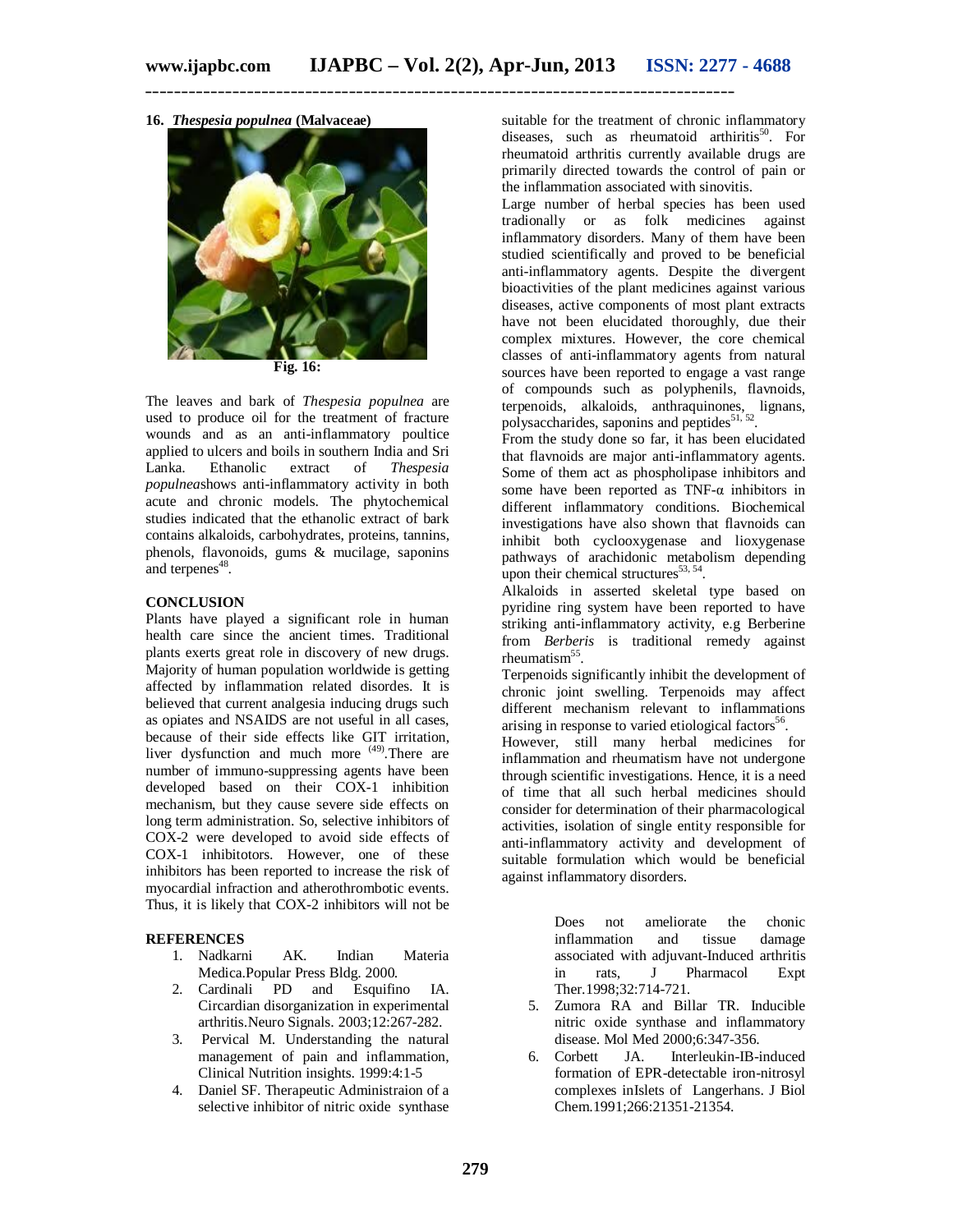- 7. Mederos M,. Effect of chronic nitric oxide synthesis inhibition on the inflammatory responseInduced by carrageenan in rats, Eur J Pharmacol.1995; 285:109.
- 8. Malizos KN. Do steroids, conventional non-steroidal anti-inflammatory drugs and selectiveCox-2 inhibitors adversely effect fracture healing. J Musculoskelet Neuronal Interact. 2009;9:44-52.
- 9. Barnes PM. Complemen-tary and alternative medicine use among adults,United states. Adv Data. 2002;343:1-19.
- 10. Srinivasan K, Muruganandan S, Lal J, Chandra S, Tandan SK and Ravi Prakash V. Evaluation ofanti-inflammatory activity of Pongamia pinnata in rats,. J Ethnopharmacol. 2011;78:151-157.
- 11. Durmowicz AG and Stenmak KR. Mechanisms of structural remodeling in chronic pulmonary, Hypertension. Pediatr Rev. 1999;20:91-101
- 12. Arif T, Bhosale JD, Kumar N, Mandal TK, Bendre RS, Lavekar GS and Dabur R. NaturalProducts-antifungal agents derived from plants. Journal of Asian Natural Products Research. 2009;7:621-638.
- 13. Dasilva EJ. Medicinal plants: a reemerging health aid, Electronic Journal of Biotechnology. 1999;2:57-70.
- 14. Tiwari S. Plants: a rich source of herbal medicines. Journal of Natural Products. 2008;1:27-35.
- 15. David R Bruck, Zbigniew A Cichacz and Sasha M Daskalova. Aqueous extract of Achillea millefolium L. (Asteraceae) inflorescences suppresses lipopolysaccharide-induced inflammatory responses in RAW 264.7 murine macrophages, Journal of Medicinal plants Research. 2010;4:225-234.
- 16. Benedek B, Kopp B and Melzig MF. Achillea millefolium L.- Is antiinflammatory activity mediated by protease inhibition. J Ethnopharmacol. 2007;2:312-317.
- 17. Santosh verma, Shreesh Ojha and Mohammad Raish. Anti-inflammatory activity of Aconituim heterophyllum on cotton pellet-induced granuloma in rats, J Medicinal Plants Research. 2010;4:1566- 1569.
- 18. Claeson UP, Malmfors T and Wikman G, Bruhn JG. Adhatoda vasica: a critical review of ethnopharmacological and toxicological data. J Ethnopharmacol. 2000;72:1-20
- 19. Prajapati ND. A Handbook of Medicinal Plants, Agrobois Publication, India.2003.
- 20. Wahid a Mulla, Suyog D More, Suraj B Jamge, Ajinkya M Pawar, Mukhtar S Kazi

and Madhukar R Varde. Evaluation of anti-inflammatory and analgesic activities of ethanolic extract of roots Adhatoda vasica Linn. International journal of PharmTech Research. 2010;2:1364-1368.

- 21. Chopra RN, Nayar SL and Chopra IC. Glossary of Indian medicinal plants, Calcutta, New Delhi. 1956:32
- 22. Mukherjee DG and Dey CD. Clinical trial on Brahmi. Int J Exper Med Sci. 1966;1:511
- 23. Nadkarni KM. The Indian Materia Medica, South Asia Books, Columbia. 1988:624-625.
- 24. Viji V and Helen A. Inhibition of lipoxygenases and cycloxigenase-2 enzymes by extracts isolated from Bacopa monniera (L.) Wettst, J. Ethnopharmacol. 2008;2:305-311.
- 25. Channa S, Dar A, Anjum S, Yaqoob M, Anti-inflammatory activity of Bacopa monniera in rodents. J Ethnopharmacol. 2006;1-2:286-289.
- 26. Viji V and Helen A. Inhibition of Proinflammatory mediators: role of Bacopa monniera (L.) Wettst, Inflammo Pharmacology. 2010.
- 27. Ilavarasan R, Mallika M and Venkataraman S. Anti-inflammatory and Antioxidant activities of Cassia fistula Linn bark extracts. Afr J Trad CAM. 2005;1:70-85
- 28. Kupeli E, Tosun A and Yesilada E, Assesment of anti-inflammatory and<br>antinociceptive activities of Daphne antinociceptive activities of Daphne<br>pontica . (Thymelaeaceae). J (Thymelaeaceae). J Ethnopharmacol. 2007;113:332-337.
- 29. Asmawi MZ, Kankaanranta H, Moilanen E and Vapaatalo H. Anti-inflammatory activities of Emblica officinalis Gaertn leaf extracts. J Pharm Pharmacol. 1993;45:581-584.
- 30. Chen L, Yang L and Wang C. Antiinflammatory activity of mangostins from Garcinia mangostana. Food Chem Toxicol. 2008;46:688-693.
- 31. Gidwani BK, Bhargava S, Rao SP, Majoomdar A, Pawar DP and Alaspure RN. Analgesic, Anti-inflammatory and Anti-Hemorrhoidal activity of aqueous extract of Lantana camara Linn, Research J Pharm and Tech. 2009;2:378-381.
- 32. Orhan I, Kupeli E, Sener B and Yesilada E. Appraisal of anti-inflammatory potential of the clubmoss, Lycopodium<br>clavatum L. J Ethnopharmacol. J Ethnopharmacol. 2007;109:146-150.
- 33. Coe FG and Anderson GJ. Screening of medicinal plants used by the Garifuna of<br>eastern Nicaragua for bioactive eastern Nicaragua for